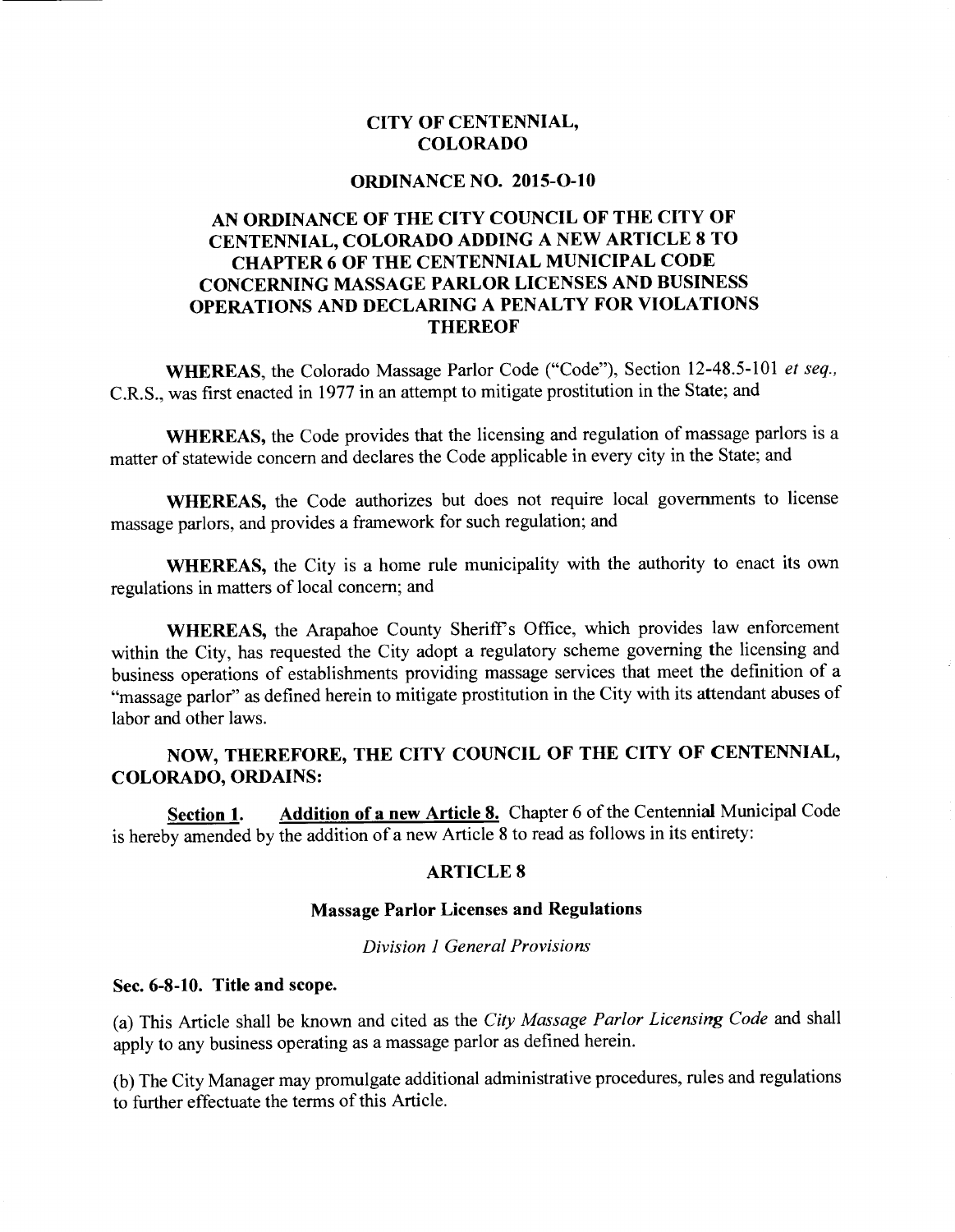#### **Sec. 6-8-20. Definitions.**

As used in this Article, unless otherwise noted:

*Applicant* means any natural person who is the sole proprietor, any partnership, limited liability company, corporation or any other business entity that has submitted an application for a license pursuant to this Article.

*City* means the City of Centennial, Colorado.

*City Clerk* means the City Clerk for the City or the City Clerk's designee

*City Manager* means the City Manager or the Acting City Manager for the City or the City Manager's designee, who may be an appointed hearing officer whenever the City Manager is charged with holding a hearing under this Article.

*Financially responsible* means having sufficient income and assets to defray expenses and provide for liabilities of the business as they become due.

*Good moral character* means a determination made by the City Manager considering factors such as whether the subject is free of being adjudged in any civil or criminal proceeding of having indulged in business or trade practices prohibited by law, and free of conviction of any felony or any other offense involving moral turpitude, also giving regard to pertinent circumstances connected therewith, and free of any other factors such that the City Manager is reasonably assured that the operations of the licensee will be conducted lawfully and in a manner that will not be detrimental to the public interest.

#### *Interested person* means

- (a) for a corporation, any and all of its officers, directors, or stockholders holding ten percent or more of the outstanding initial capital stock;
- (b) for a partnership, association, or company, any and all of its partners, officers, and/or members holding more than ten percent interest; and
- (c) any other person with a financial interest of ten percent (10%) or more in the applicant or licensee; and
- (d) any manager of a licensed massage parlor.

*Law Enforcement Agency* means the Arapahoe County Sheriffs Office or any other agency designated to provide law enforcement services by and on behalf of the City.

*Licensed massage therapist* shall mean an individual licensed by the State of Colorado to engage in the practice of massage therapy as set forth in Section 12-35.5-101 *et seq.,* **C.R.S.** 

*Licensee* means any natural person who is the sole proprietor, any partnership, limited liability company, corporation or other business entity that is licensed to conduct a massage parlor in compliance with this Article or any employee, agent or any other person acting with authority on the licensee's behalf

*Manager* means any natural person on the licensee's premises within the City who manages, directs, supervises, oversees and administers the transactions and acts of servants of the massage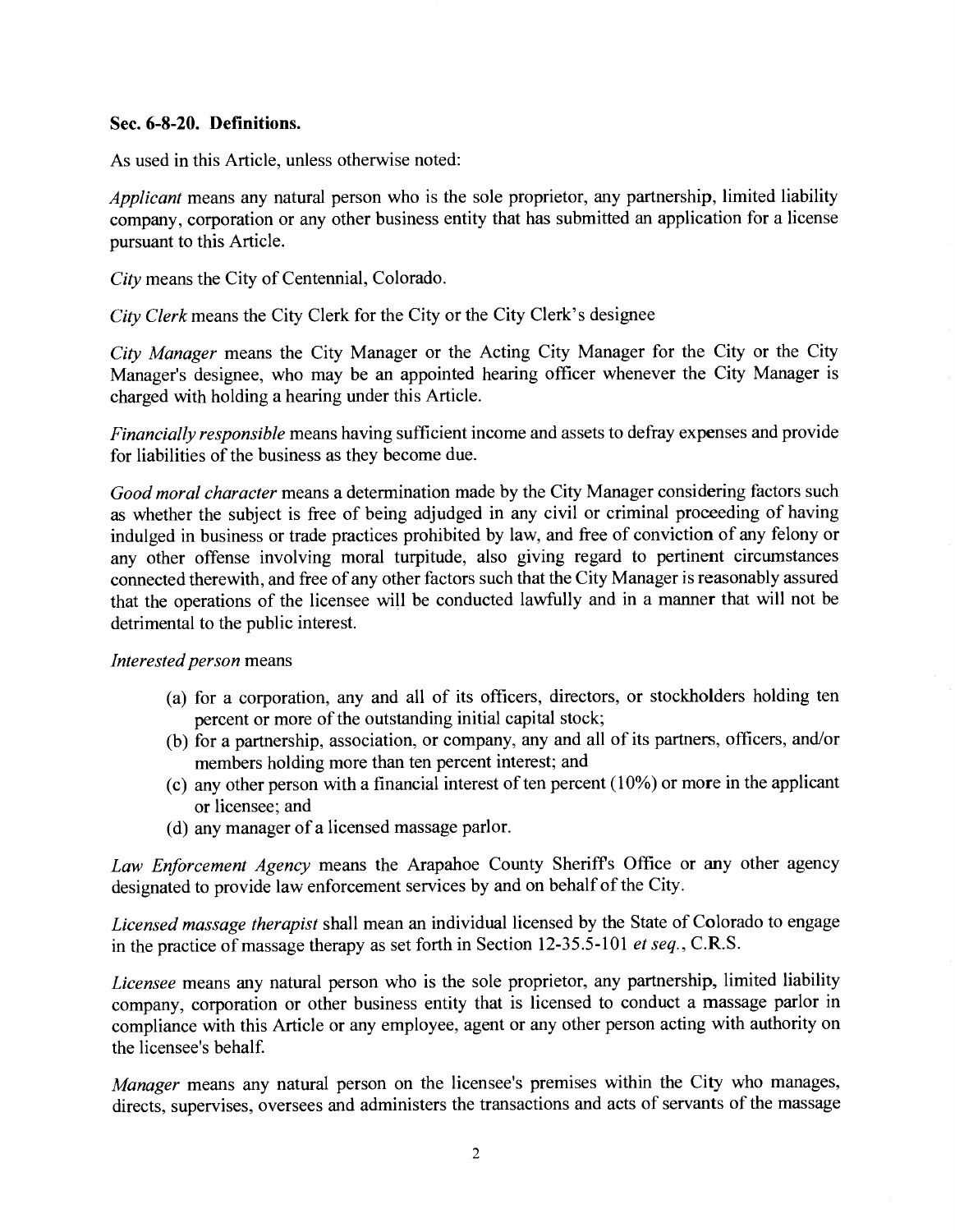parlor issued a City license or permit, including but not limited to the officers of the applicant or licensee.

*Massage* means a method of treating the body for remedial or hygienic purposes, including but not limited to rubbing, stroking, kneading, or tapping with the hand or an instrument or both. Massage incidental to the provision of other services and conducted in plain view of the public and with the recipient fully clothed, including massage of only the head, hand or foot, are not considered a "massage" for the purposes of this Article. Massage of the face only as part of facial or aesthetician services by a licensed cosmetologist is also not considered a "massage" for the purposes of this Article.

## *Massage parlor* means

- (a) an establishment providing massage, but it does not include:
	- (1) training rooms of public and private schools accredited by the State Board of Education or approved by the division charged with the responsibility of approving private occupational schools,
	- (2) training rooms of recognized professional or amateur athletic teams,
	- (3) licensed health care facilities,
	- (4) offices of licensed medical, chiropractic or dental professionals, or
	- (5) facilities operated for the purpose of massage therapy if performed only by massage therapists licensed by the State of Colorado.

*Peace officer* means any sheriff, undersheriff or deputy sheriff of the Law Enforcement Agency.

*Person* means any natural person or non-natural entity, including but not limited to a corporation, partnership, unincorporated association or joint venture.

# **Sec. 6-8-30. Signatures.**

(a) Unless otherwise prohibited in this Article, all signatures required by this Article may be an electronic signature as defined by Sections 24-71-101(a) and 24-71.3-102(8), C.R.S.

(b) Signatures that are not notarized shall be presumed to be invalid unless they are presented in conjunction with the legibly printed first, middle and last name of the individual representing the signature as their own.

# **Sec. 6-8-40. Authorized methods of notification, transmittal and delivery.**

Unless this Article prohibits or provides for a specific method of notification or delivery, all deliveries, written notices, notifications and communications required by this Article may be given by hand delivery, registered or certified mail, facsimile, by a delivery service that guarantees overnight delivery to a party at the address provided by the other party or as changed upon written notice to the other party, or by electronic mail or other electronic messaging system as authorized under the Uniform Electronic Transactions Act as adopted by the State of Colorado in Sections 24-71.3-101 through 24-71.3-121, C.R.S.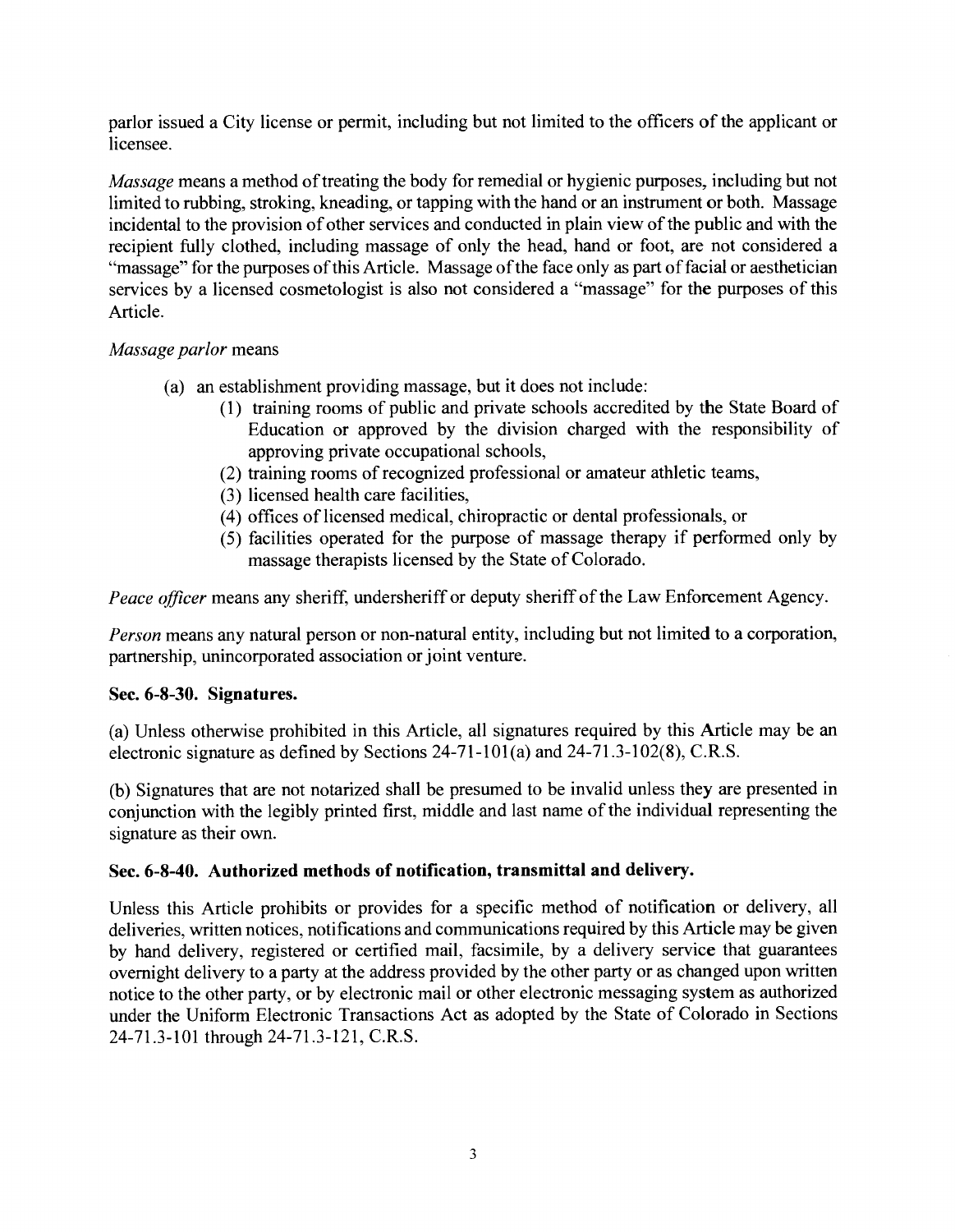### *Division 2 Licensure*

#### **Sec. 6-8-110. Massage parlor license required.**

(a) It shall be unlawful for any person to engage in the business of or operate a massage parlor in the City without first having obtained a massage parlor license for the location at which the business is operated in accordance with this Article, in addition to all other licenses required by the City. Such licenses shall be good for one year and kept current at all times, and failure to maintain a current license shall constitute a violation of this Article.

(b) It shall be unlawful for any person to engage in the business of or operate a massage parlor except as provided in, authorized by, and in compliance with this Article.

(c) Each license issued under this Article is separate and distinct, and no person shall exercise any of the privileges granted under any license other than that which he holds. **A** separate license shall be required for each specific business or business entity and each geographical location.

(d) Licenses issued pursuant to this Article shall specify the date of issuance, the period which is covered, the name of the licensee, and the premises licensed.

## **Sec. 6-8-120. Zoning and geographical limitations.**

(a) A licensee shall operate a massage parlor from only one (1) business location within the City, which shall be the location listed on the licensee's license.

(b) All licensees under this Article must conform to all applicable zoning and land use regulations of the Centennial Land Development Code. It shall be unlawful to operate a massage parlor as a home-based business.

#### **Sec. 6-8-130. Duty and authority of City Clerk.**

The City Clerk shall be responsible for receiving all applications for and making recommendations to the City Manager on issuing of all licenses pursuant to this Article, conducting or directing investigations of the character, responsibility and fitness of applicants and interested persons, assisting all applicants and licensees in the licensing process and maintaining adequate records of all licenses and applications therefor.

#### **Sec. 6-8-140. Duty and authority of City Manager.**

The City Manager shall be responsible for issuing all licenses pursuant to this Article and imposing sanctions for violations hereof, up to and including revocation of any license, as set forth in Section 6-8-220(b).

#### **Sec. 6-8-150. Persons prohibited as licensees.**

No license provided by this Article shall be issued to or held by:

(a) Any corporation, any of whose interested persons are not of good moral character satisfactory to the City Manager;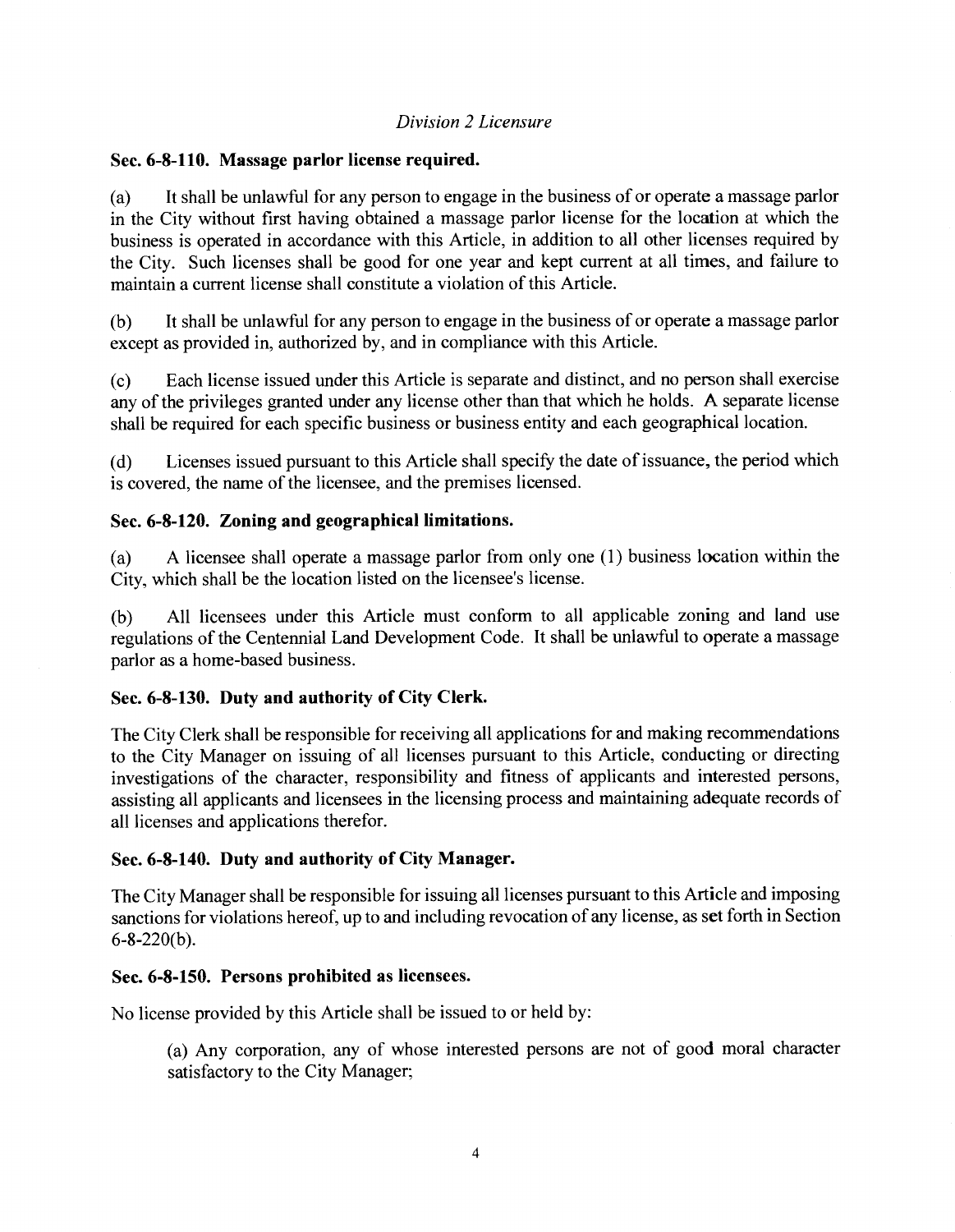(b) Any partnership, association, or company, any of whose interested persons are not of good moral character satisfactory to the City Manager;

(c) Any person employing, assisted by, or financed in whole or in part by any other person who is not of good moral character satisfactory to the City Manager; and/or

(d) Any person if such person has another on-site manager of such massage Parlor business who is not of good moral character satisfactory to the City Manager.

## **Sec. 6-8-160. Application for license.**

(a) All applicants for a massage parlor license shall file an application for such license with the City Clerk on forms to be promulgated and provided by the City Clerk. All such applications shall be open for inspection by any peace officer for purposes of ensuring compliance with this Article and any other law enforcement purposes. Such forms shall require information sufficient to establish conformance with this Article and the laws and regulations of the City and, at a minimum, shall require the following:

(1) The names of each individual applicant and all interested persons of and in such applicant if the applicant is a legal entity;

(2) The names of all managers of the applicant or the applicant's proposed massage parlor business;

(3) Proof of the name and date of birth of all natural persons named in the application, such as a driver's license, an unaltered copy of the birth certificate, alien registration card or other reasonable identification card which evidences that the individual applicant is or, in the case of a legal entity applicant, all interested persons in and of the entity are, 21 years of age or older;

(4) An affidavit of criminal history of the individual applicant is or, in the case of a legal entity applicant, all interested persons in and of the entity;

(5) A photograph and a complete set of fingerprints of the individual applicant, or, in the case of a legal entity applicant, all interested persons in and of the entity;

(6) A written certificate or other form of confirmation (such as a zoning verification letter) prepared by the Community Development Department that the massage parlor business is a permitted use for the proposed location (such confirmation to be obtained at expense of applicant);

(7) Written proof of the applicant's right to possession of the premises proposed for the license such as a deed or lease in the name of the applicant for the premises to be licensed;

(8) A completed financial questionnaire in a form provided by the City Clerk that addresses the issue of all funding sources and investment for and in the proposed licensed massage parlor along with information on bank accounts and loan documents, if relevant;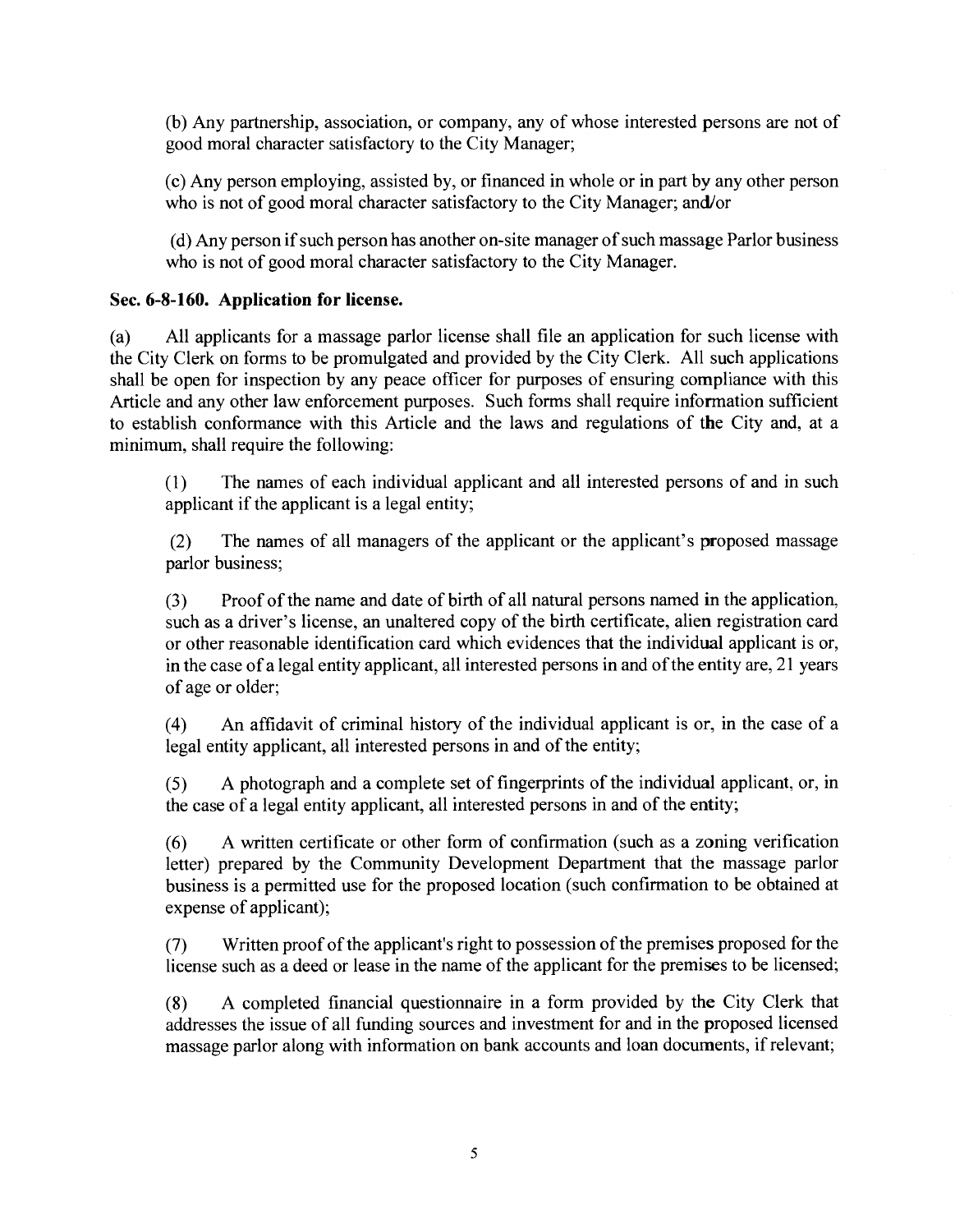(9) For any applicant owned by an entity other than a natural person as sole proprietor, evidence that the entity is in good standing under State statutes or, in the case of a foreign corporation, evidence that it is currently authorized to do business in Colorado;

(10) Complete plans and specifications for the interior of the building at which the applicant seeks to operate a massage parlor. Such plans shall be on 8.5" by 11" paper and drawn to scale and must show conformity with the requirements of this Article, including the sanitary requirements set forth in Section 6-8-430. Such plans must show the location and dimensions of all waiting areas, treatment rooms, restrooms, and plumbing fixtures and designate the purpose of any other areas within the massage parlor. If the building at which the applicant seeks to operate a massage parlor is not in existence, the applicant shall, in addition to the plans and specifications for the interior, submit an architect's drawing of the building to be constructed; and

(11) Any other information that is requested on the application forms.

(b) Applicants shall submit applications for massage parlor licenses to the City Clerk by hand delivery, mail or by a delivery service. The City Clerk has authority, but not the obligation, to permit submission of applications by other means if the City Clerk has adopted a policy or procedure for such submission and has publicized that procedure through the City's web site.

## **Sec. 6-8-170. Application, investigation and other fees.**

(a) Every applicant shall pay an application fee at the time of filing an application. In addition, the applicant shall pay in full all other fees, including but not limited to fees imposed by the State of Colorado for processing of information, fingerprints, photographs and background investigations.

(b) The City Council directs the City Manager to set any fees authorized by this Article in accordance with Section 11.3 of the Centennial Home Rule Charter.

# **Sec. 6-8-180. Completed application.**

Any application required by this Article shall not be deemed complete and shall not be processed until all information required by the application is completed in full, submitted to the City Clerk with all required signatures in acceptable form and all information and fees required pursuant to this Article are submitted. Each application shall be verified by the oath or affirmation of such persons as the City Clerk authority may prescribe. All signatures required in any application must be notarized in order to meet the requirements of this Section. Incomplete applications may be returned to the applicant for completion or correction without any further action. The City shall not be responsible for the failure of a license to be issued or renewed prior to an expiration date because of a late, incomplete or defective application.

# **Sec. 6-8-190. Investigation of certain applicants and of premises required.**

(a) Upon receipt of a properly completed application, together with all information required in connection therewith, fingerprints and photographs, and the payment of all application and license fees, the City Clerk, in conjunction with the Law Enforcement Agency, shall conduct an investigation of the background, character and financial responsibility of each individual applicant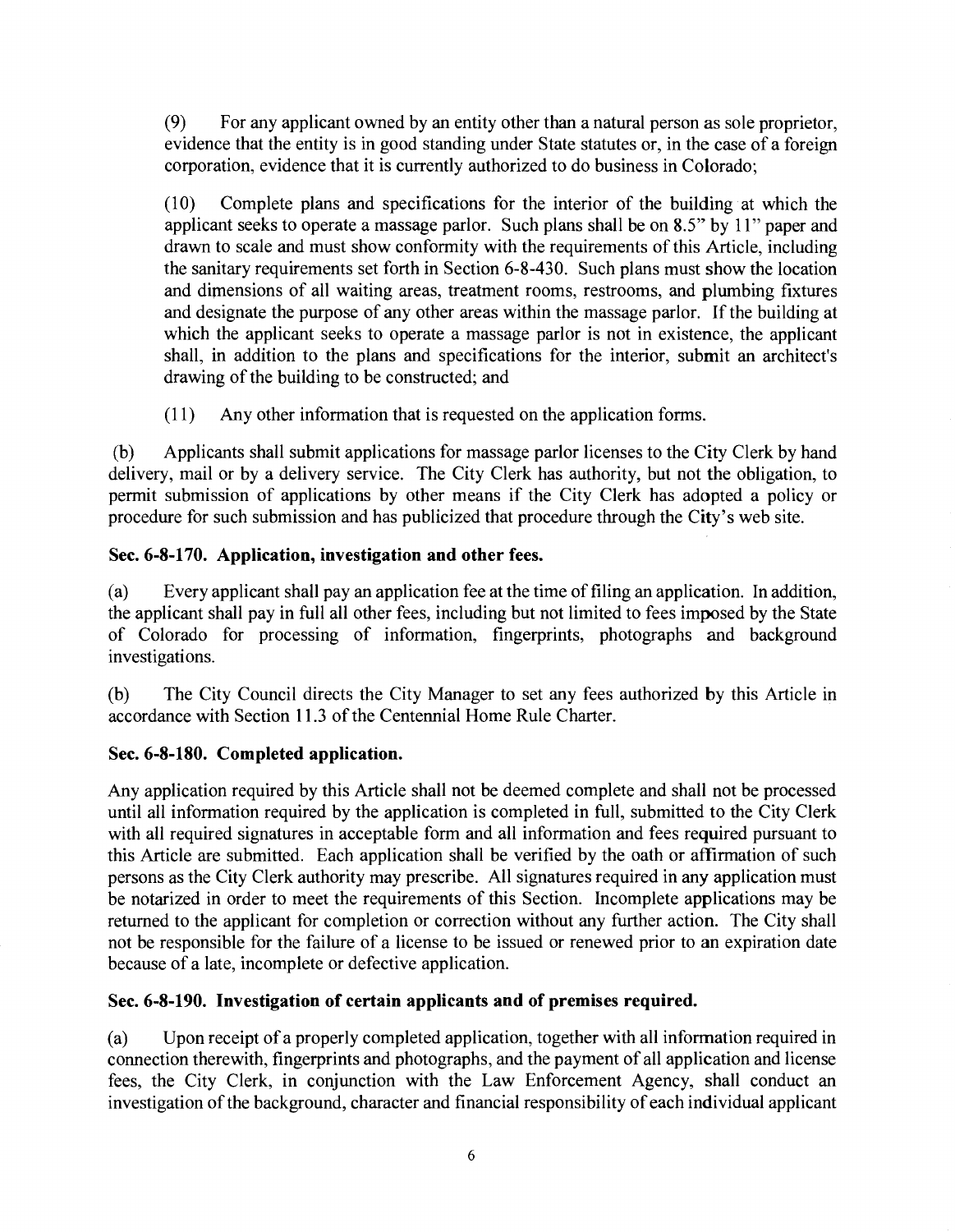and interested persons and the suitability of the premises. Each applicant shall pay a nonrefundable investigation fee at the time the application is filed for the investigation of each such person in the amount then charged by the Colorado Department of Public Safety. In investigating the fitness of any applicant, licensee, or employee or agent of the licensee or applicant, the local licensing authority may have access to criminal history record information furnished by criminal justice agencies subject to any restrictions imposed by such agencies. In the event the City Manager takes into consideration information concerning the applicant's criminal history record, the City Manager shall also consider any information provided by the applicant regarding such criminal history record, including but not limited to evidence of rehabilitation, character references, and educational achievements, especially those items pertaining to the period of time between the applicant's last criminal conviction and the consideration of his or her application for a license.

(b) Before granting any license for which application has been made, the City, through its law enforcement agency, may visit and inspect the premises or property on which the applicant proposes to conduct his business and investigate the suitability of such premises for the conduct of a business licensed hereunder. If the premises has not been placed into operation pursuant to a license within one (1) year after approval of the license, the City Manager may, in his or her discretion, revoke or elect not to renew the license

### **Sec. 6-8-200. City Clerk's recommendation and City Manager's approval required.**

(a) The City Clerk shall provide the City Manager with a recommendation with respect to the granting or denial of the license, and reasons therefor.

(b) The City Manager shall have final authority to approve or deny any application or application for renewal, and to review any recommendation of the City Clerk made with respect thereto. The City Manager retains the discretion to issue the license or reject the application upon the basis of the criteria set forth herein, the recommendations and findings of the City Clerk, and a determination of whether the applicant has made a sufficient showing of good moral character, financial responsibility, experience and general fitness to command the confidence of the public and to warrant the belief that the business will be operated lawfully, honestly and efficiently.

#### **Sec. 6-8-210. Annual license fee.**

All applicants for a massage parlor license shall pay the City Clerk the annual license fee for such license at the time an initial application for a license is filed or at the time a renewal application is filed. Annual license fees shall be nonrefundable unless an application is denied.

#### **Sec. 6-8-220. Denial; suspension; revocation.**

(a) *Denial.* The City Manager may administratively deny the application of any applicant without a hearing if it is shown that:

- (1) the applicant or any interested persons is a prohibited licensee under Section 6-8-150,
- (2) the applicant or any interested persons is not financially responsible,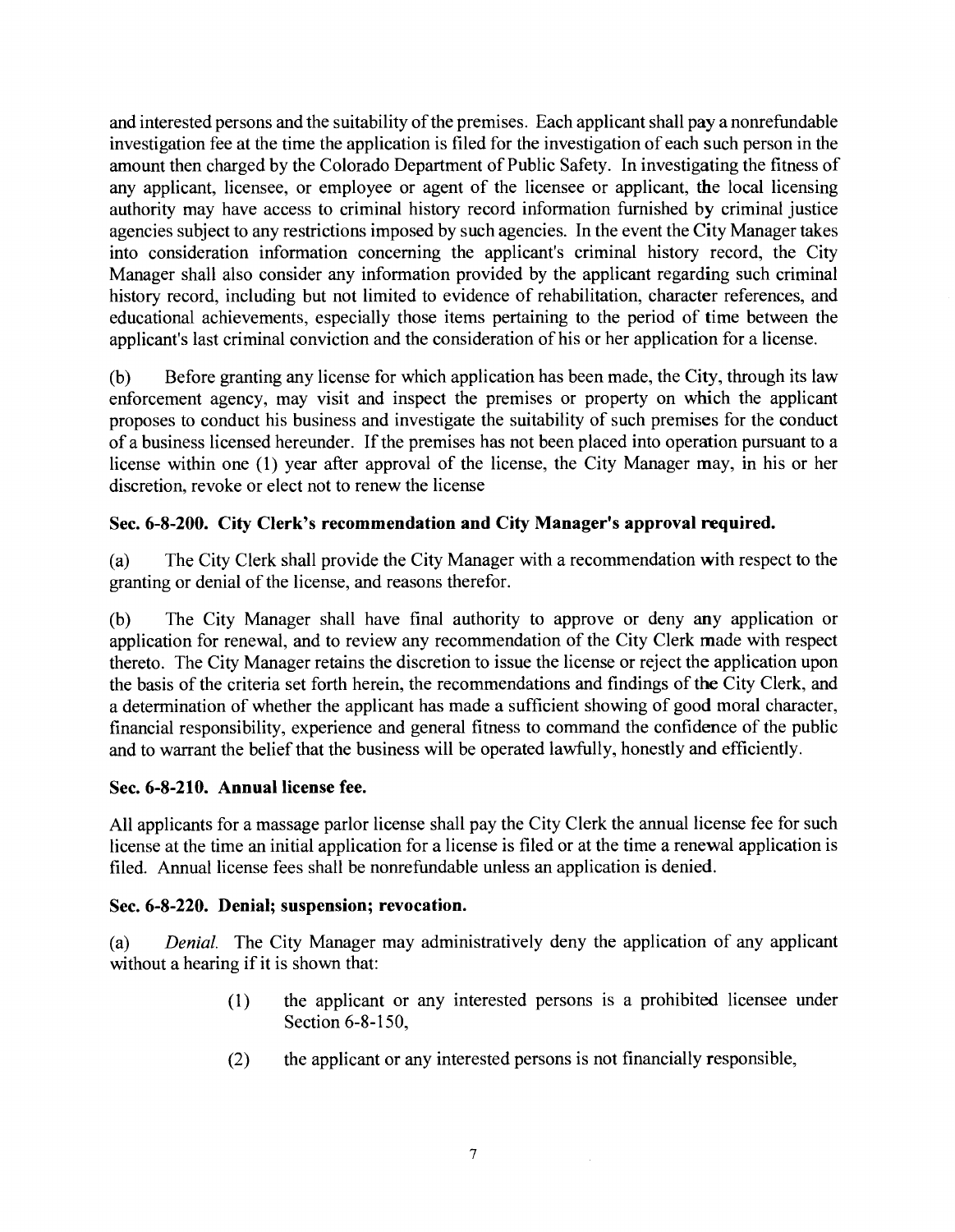- (3) the applicant or any interested persons is not in good standing or authorized to do business in Colorado,
- (4) the applicant or any interested persons is not of good moral character as to reasonably assure that the operations of the applicant will be conducted lawfully and in a manner that will not be detrimental to the public interest, or
- (5) The premises to be licensed are not suitable for the conduct of a licensed massage parlor.

(b) Any appeal of such an administrative denial may be available in accordance with Colorado law.

*(c) Suspension* or *revocation.* The City Manager may suspend or revoke any license issued under this Article if, after notice to the licensee and a public hearing before the City Manager as set forth in subsection (c), the City Manager determines that:

- (1) the licensee or any interested person of and in licensee is not financially responsible; or
- (2) the licensee or any interested person of and in licensee is not in good standing or authorized to do business in Colorado; or
- (3) the licensee or any interested person of and in licensee is not of good moral character; or
- (4) the licensed premises are modified from the drawings on file with the City Clerk and are not suitable for the operation of a licensed massage parlor; or
- (5) the licensee or any agents or employees thereof are illegally offering for sale or illegally allowing to be sold or consumed upon the licensed premises, or upon any parking areas, sidewalks, walkways, access ways or grounds immediately adjacent to the licensed premises, narcotics, marijuana or dangerous drugs, fermented malt beverages, or malt, vinous or spirituous beverages; or
- (6) the licensee or any agents or employees thereof committed or permitted patrons to engage in a specified criminal act(s) as such term is defined in Section 6-2-20 of this Code in the licensed premises or upon any parking areas, sidewalks, access ways, or grounds immediately adjacent to the licensed massage parlor, when the licensee or agent or employee knew or should have known such displays or acts were taking place; or
- (7) the licensee made a false statement or gave false information in connection with an application for or renewal of a massage parlor license; or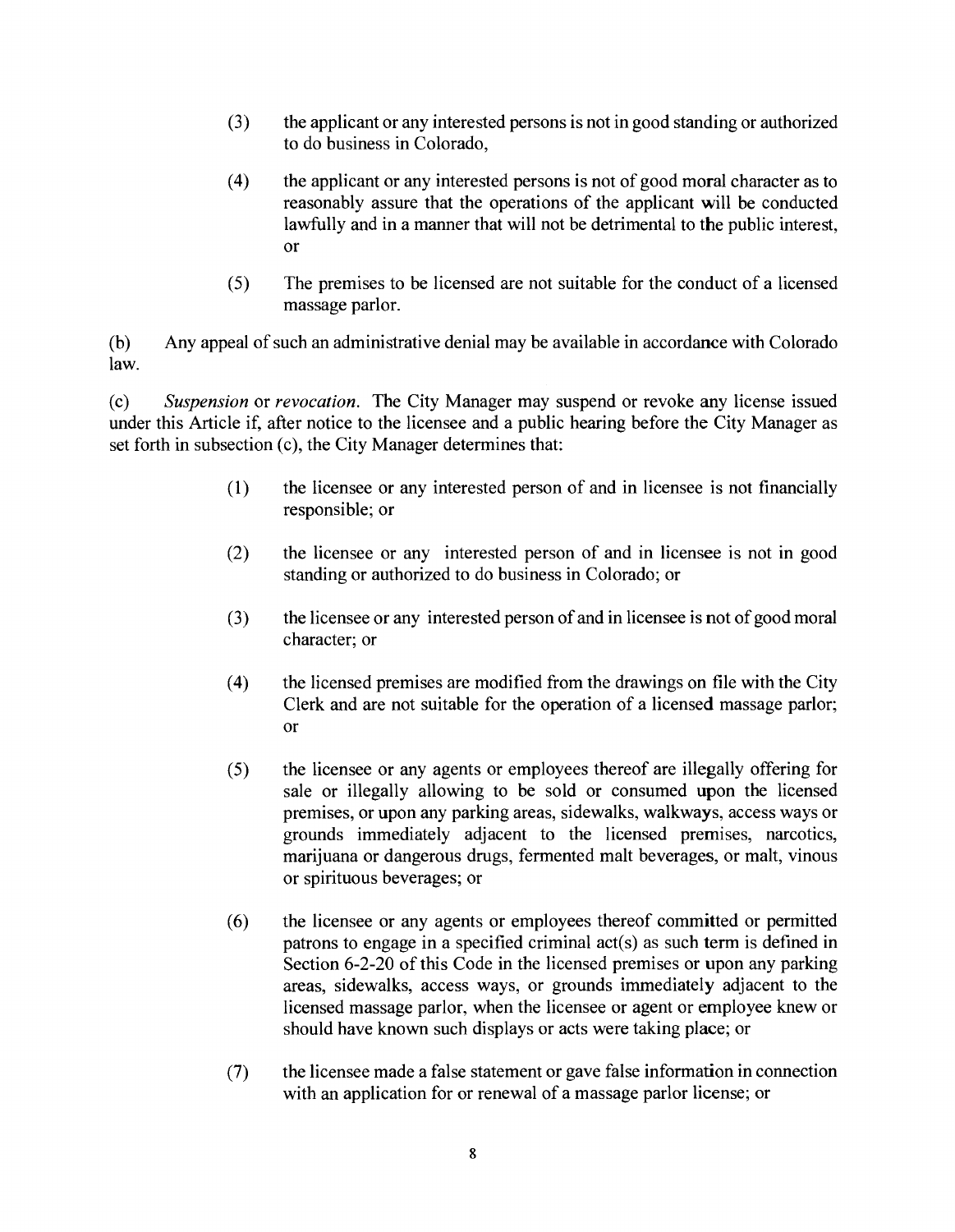(8) the licensee violated or permitted a violation of any provisions of this Article.

(d) *Hearing procedures.* The City Manager shall notify licensees, in writing by first class United States mail at the address of the licensee on file with the City Clerk, of the time and place fixed for a suspension or revocation hearing at least ten (10) days prior to the date on which such a hearing is scheduled. Any appeal of a suspension or revocation of a license issued under this Article may be had in accordance with Rule 106 of the Colorado Rules of Civil Procedure. The City Manager shall also retain the discretion to declare the licensee ineligible for relicensing for the purpose of obtaining a massage parlor license within the City limits at any future time.

(e) If the City has suspended or revoked a licensee's license pursuant to this Article, the suspension shall be served on the dates set forth by the City Manager and the licensee shall, for the period of suspension or until and if relicensed following revocation:

- (1) Remove such license from display; and
- (2) cease providing any massage service.

(f) If the City has suspended a licensee's license pursuant to this Article, the licensee shall also post a sign on the premises that contains the following statement: "ATTENTION: THIS BUSINESS IS NOT CURRENTLY AUTHORIZED TO CONDUCT MASSAGE SERVICES IN THE CITY OF CENTENNIAL." The notice shall also include a telephone number at which the manager for the licensee may be reached. The notice shall be at least eight and one-half (8.5) inches by eleven (11) inches in size and legibly printed in a minimum of 48 pt. font size throughout, and shall be posted at all times of suspension in a location on the front entry to the premises usually accessed by the public such that it is prominent and readily viewable by the public. All licensees under license suspension shall maintain such posted notice until the period of suspension expires

(g) *Relicensing.* Notwithstanding the provisions of this Section, a licensee whose license has been revoked may apply for relicensing and present evidence of rehabilitation at an administrative hearing before the City Manager no sooner than one year from the date of revocation. The City Manager may grant such former licensee a new license provided that the City Manager finds adequate evidence of rehabilitation was presented to reasonably assure the City Manager that the former licensee will conduct its operations lawfully and in a manner that will not be detrimental to the public interest.

(h) *Administrative subpoenas.* The City Manager shall have the power to administer oaths and issue subpoenas to require the presence of persons and production of papers, books, and records necessary to the determination of any hearing which the City Manager conducts under this Article. It is unlawful for any person to fail to comply with any such subpoena issued by the City Manager.

(i) A subpoena shall be served in the same manner as a subpoena issued by the district court of the State of Colorado. Upon failure of any witness to comply with such subpoena, the City Attorney shall:

 $(1)$ Petition the Municipal Court of the City, setting forth that due notice has been given of the time and place of attendance of the witness and the service of the subpoena,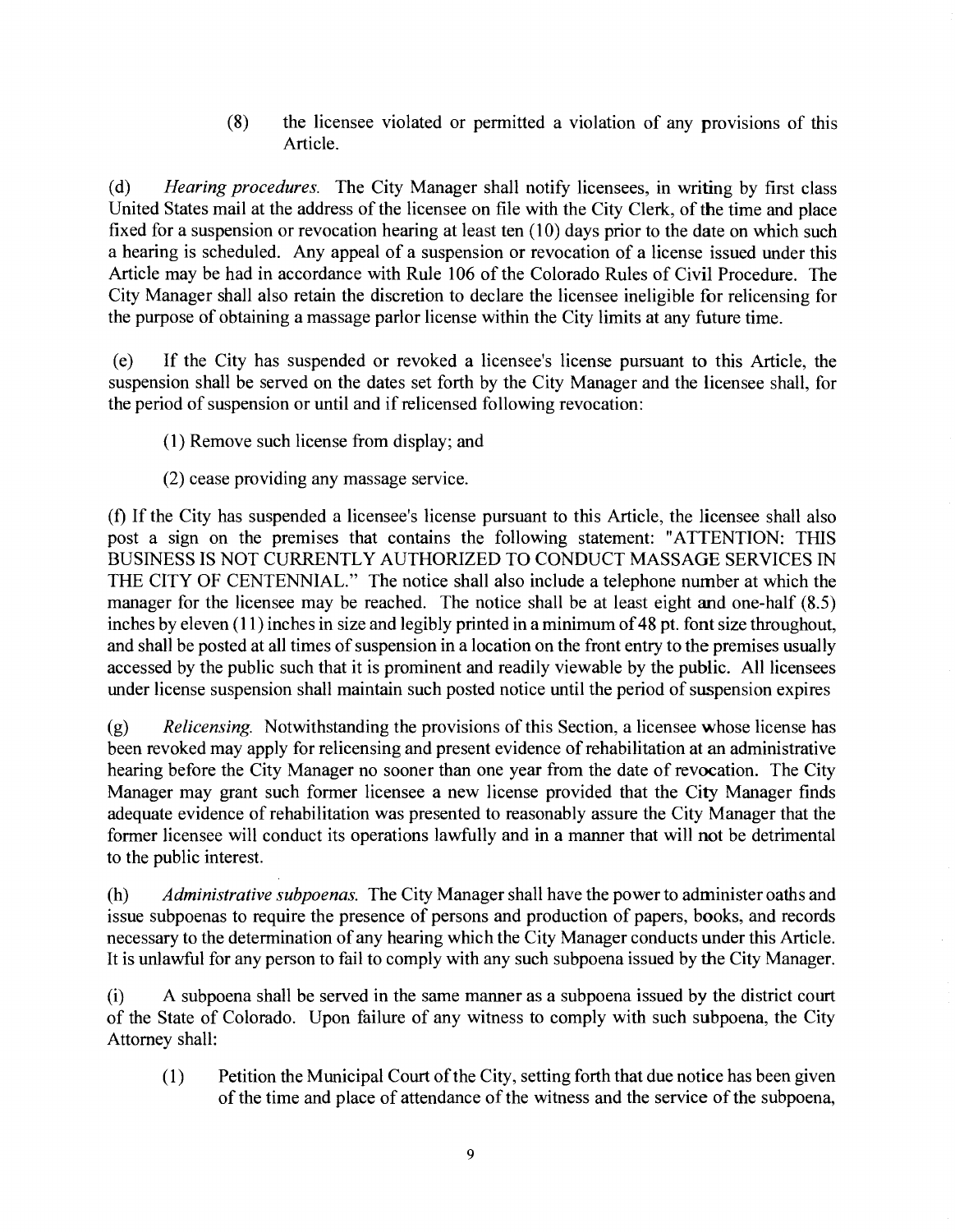that the court after hearing evidence in support of or contrary to the petition, enter its order compelling the witness to attend and testify or produce books, records or other evidence, under penalty of punishment for contempt in case of willful failure to comply with such order of court; or

(2) Petition the District Court in and for Arapahoe County, setting forth that due notice has been given of the time and place of attendance of the witness and the service of the subpoena, that the court after hearing evidence in support of or contrary to the petition, enter its order as in other civil actions, compelling the witness to attend and testify or produce books, records or other evidence, under penalty of punishment for contempt in case of willful failure to comply with such order of court.

(i) The City Manager shall render all decisions under this Section in writing or verbally on the record, and, if in writing, shall provide a copy of the decision to the applicant or licensee within twenty (20) days after such hearing. All such decisions shall be final, subject to judicial review.

(k) All hearings held before the City Manager under this Article shall be recorded by electronic recording device. Any person requesting a transcript of such record shall post a deposit in the amount required by the City Clerk, and shall pay all costs of preparing such record.

## **Sec. 6-8-230. Expiration and annual renewal.**

(a) Each license issued pursuant to this Article shall be valid for a period of one (1) year from the date of issuance.

(b) All renewal applications for City licenses should be submitted to the City Clerk no later than forty-five (45) days prior to the expiration of the period for which the license is issued. If renewal applications are received less than 45 days before the expiration of the period for which the license is issued, late fees shall be charged due to expedited processing time in amounts as set by the City Manager. Each renewal application shall include a completed updated financial questionnaire in a form provided by the City Clerk that addresses the issue of all funding sources and investment for and in the licensed massage parlor along with information on bank accounts and loan documents, if relevant. When an application for renewal is received **in** proper form by the City Clerk, the City Clerk shall conduct an investigation and submit to the City Manager a recommendation with respect to the approval or denial of the renewal application unless the City Clerk deems an investigation unnecessary and elects to recommend approval without such investigation.

(c) The City Manager may cause a hearing on the application for renewal to be held. No such renewal hearing shall be held by the City Manager until a notice of hearing has been conspicuously posted on the licensed premises for a period of ten days and notice of the hearing has been provided the applicant at least ten days prior to the hearing. The City Manager may refuse to renew any license for good cause, subject to judicial review. The City Manager shall render all decisions under this Section in writing, and shall provide a copy of the decision to the licensee within twenty (20) days after such hearing. All such decisions shall be final, subject to judicial review.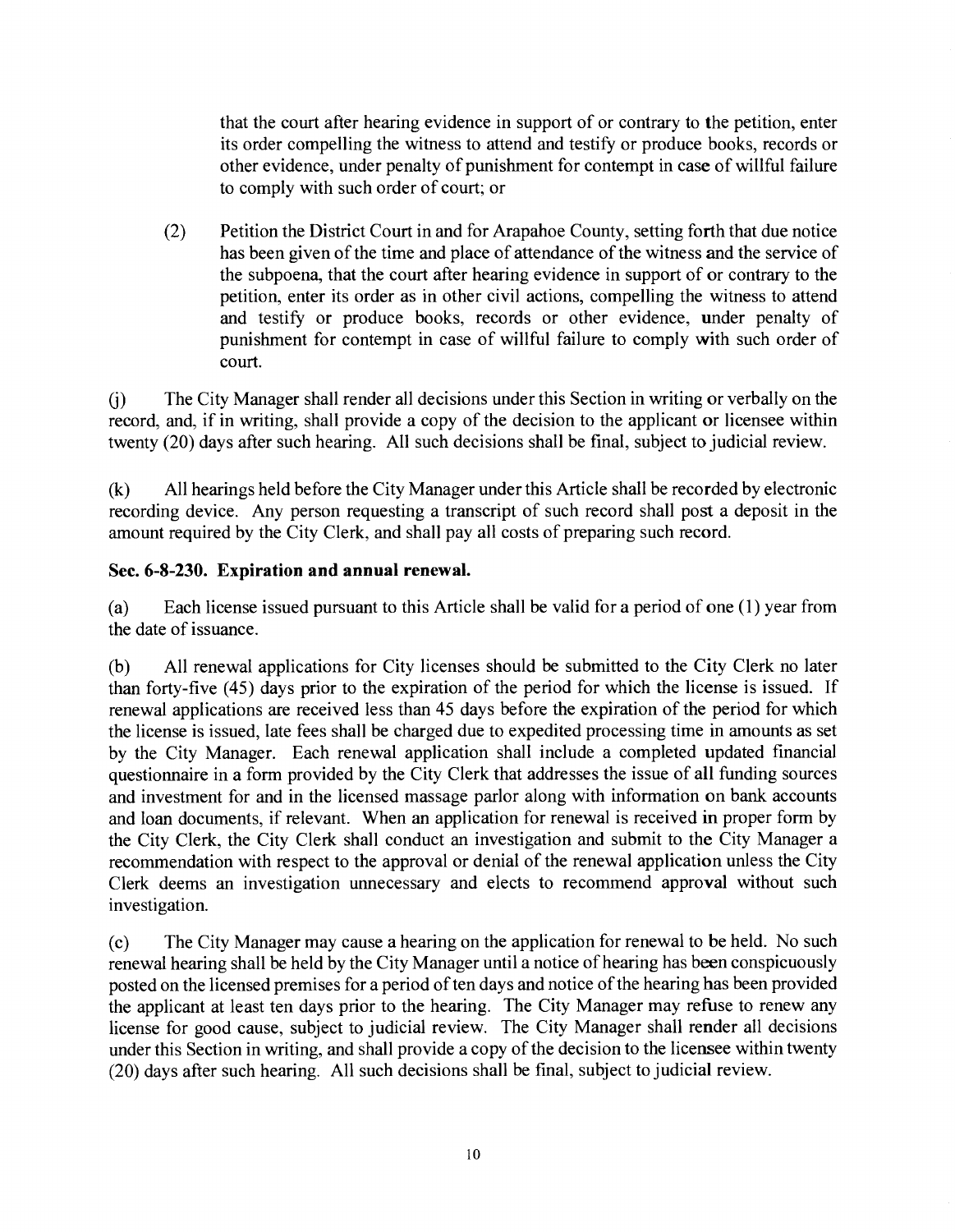(d) Any application for renewal submitted past the expiration of the period for which the license was issued will not be accepted. The licensee must apply for a new license and shall not engage in the massage parlor business until it has obtained all required licenses.

# **Sec. 6-8-240. Changes of location and modification of premises.**

(a) No license shall be valid for any location other than the location for which it is issued, except as hereinafter provided.

(b) No license shall be valid for any location if the premises have been modified such that they do not conform to the plans on file with the City Clerk. Before any massage parlor may modify the premises, they must submit an application for a modification with the City Clerk on a form provided by the City Clerk, and the Law Enforcement Agency may visit and inspect the premises or property and investigate the suitability of such proposed modified premises **for** the conduct of a business licensed hereunder. The City Clerk may administratively approve the modification of premises. If the City Clerk or the Law Enforcement Agency so requests, the City Manager may make a determination whether to allow or deny the premises to be modified as requested in the application.

(c) A licensee may relocate its place of business under the same license in accordance with the following procedure:

(1) A licensee wishing to relocate its place of business within the City shall give written notice thereof to the City Clerk no less than thirty (30) days prior to the date of relocation along with the proposed new address and information required by subsections (6)(7) and **(10)** of Section 6-8-160(a).

(2) The City Clerk shall enter an order permitting the relocation and amend the license accordingly upon a finding that the licensee has the right to possession of the proposed location and that the premises, following inspection as authorized by Section 6-8-190(b), are suitable. Absent such findings, the City Clerk shall issue a written order denying the licensee permission to relocate. The City Clerk shall provide a copy of such order to the licensee along with written notice of the reason for the denial.

(3) If the City Clerk denies a licensee permission to relocate its business, the licensee may file a written request for review thereof with the City Clerk within ten (10) days following the date upon which the notice of denial was provided. The City Manager shall then review and either affirm or reverse the denial.

## **Sec. 6-8-250. Transfers of ownership.**

(a) No license granted under the provisions of this Article shall be transferable except as provided herein.

(b) A change in corporate structure of licensee that effectuates a change in ownership of licensee of more than ten percent (10%) of the ownership interest shall result in revocation of the license by operation of law unless the license is transferred in accordance with this Section.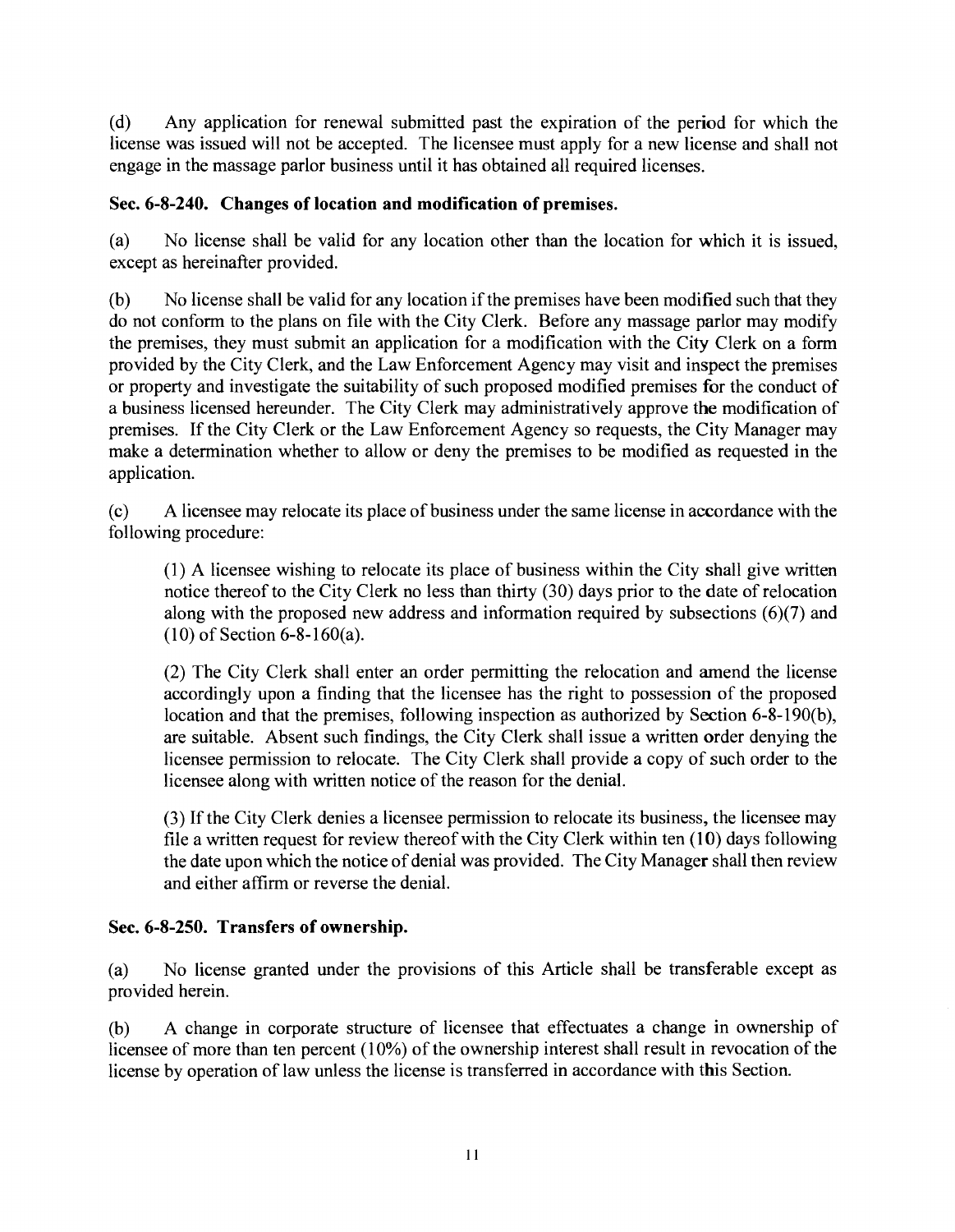(c) When a license has been issued to a husband and wife or to general or limited partners, the death of a spouse or partner shall not require the surviving spouse or partner to obtain a new license. All rights and privileges granted under the original license shall continue in full force and effect as to such survivors for the balance of the license.

### **Sec. 6-8-260. Manager; change of manager.**

Each licensee shall keep on file and updated at all times with the City Clerk the name of the manager of the licensed massage parlor business. In the event a licensee changes a manager of a massage parlor, the licensee shall immediately report such change and register the new manager on forms promulgated and provided by the City Clerk within thirty (30) days of the manager's employment with the licensee. The new manager shall submit a photograph and a complete set of fingerprints and shall be investigated by the City Clerk as provided in Section 6-8-190(a). The licensee shall pay a nonrefundable investigation fee in the amount then charged by the Colorado Department of Public Safety, as well as a manager registration fee. Failure of a licensee to report such a change or failure of the manager to meet the standards and qualifications as required in Sections 6-8-150 and 6-8-190(a) shall be grounds for termination of the license.

*Division 3 Requirements for Licensees and Persons Performing Massage* 

## **Sec. 6-8-300. Obligation that all massage parlor employees on premises have immediately accessible identification.**

Except for service providers who do not interact with clients or customers of a massage parlor (repairmen, landlord, etc.), every person working in a licensed massage parlor, regardless of status as either employee or independent contractor, shall at all times while within the licensed massage parlor have on their person and/or readily available to present to Law Enforcement immediately upon request a valid current government issued identification that establishes the name, age, and address of such person along with a picture of each such person.

## *Division 4 Operational Requirements for Licensed Premises*

## **Sec. 6-8-400. License and notice display required.**

Once the City has issued a license pursuant to this Article, each licensed massage parlor must display such license within the licensed premises in a location that is prominent and readily viewable by the public in the front entry of the licensed massage parlor.

## **Sec. 6-8-410. Hours of operation.**

It is unlawful for licensed massage parlors to be open for business or to permit massage to occur within the licensed premises before 8:00 a.m. or after 9:00 p.m.

#### **Sec. 6-8-420. Employee apparel.**

All employees shall at all times wear clean, washable uniforms that fully cover the pubic area, perineum, buttocks, cleft of the buttocks, and entire chest to four inches below the collar bone and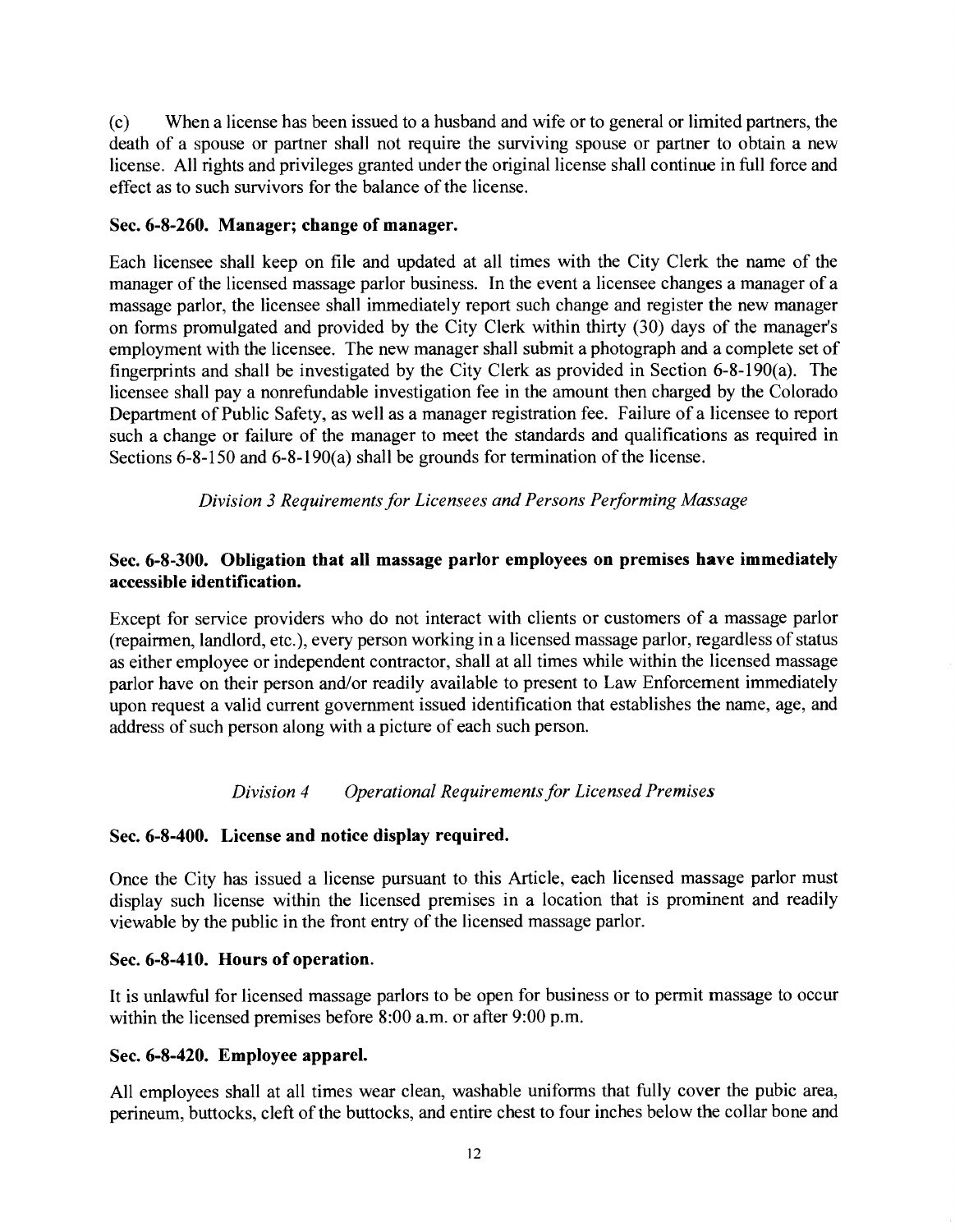legs not exposed more than six inches above the knees. Areas that are required to be covered must be covered in clothing that is not transparent.

# **Sec. 6-8-430. Sanitary requirements.**

It shall be unlawful for any person to operate a massage parlor in the City in any premises which does not meet the following sanitary requirements:

(a) All surfaces of floors, walls, ceilings, and equipment shall be smooth and painted, or constructed with surface material that is easily cleaned. Carpet is acceptable if kept in a clean state.

(b) All tables, lounges, chairs, steam rooms, steam cabinets, or other devices and fixtures which may come into contact with any patron during massage shall be covered with a fresh, sanitary disposal liner, or with a cloth sheet or cover which has not been previously used for a different patron since the same was laundered.

(c) All towels, robes, bandages, pads, or other articles which come into contact with any part of a patron's body shall be laundered, cleaned, and sterilized after each use and before being used again for a different patron, and shall be stored prior to their use in a sanitary manner.

(d) Each treatment room shall be equipped with individual hand washing lavatories which supply both hot and cold running water.

(e) Each massage parlor shall provide toilet facilities where patrons of both genders are accommodated separately.

(0 Each massage parlor shall have separate shower facilities for patrons of each gender.

(g) Each massage parlor shall have a stocked first aid kit readily available for use.

(h) All linen shall be stored in an approved container after its use.

# **Sec. 6-8-440. Unlawful acts.**

It shall be unlawful and a violation of this Code for any person:

(a) To operate a massage parlor without holding or without displaying in accordance with Section 6-8-400, a validly issued local massage parlor license;

(b) To operate a massage parlor outside lawful hours of operation;

(c) To operate a massage parlor in premises that do not meet the depictions set forth in the plans submitted as part of the application for license, modification of premises or change of location;

(d) To operate a massage parlor that does not met the sanitary requirements of Section 6-8- 430;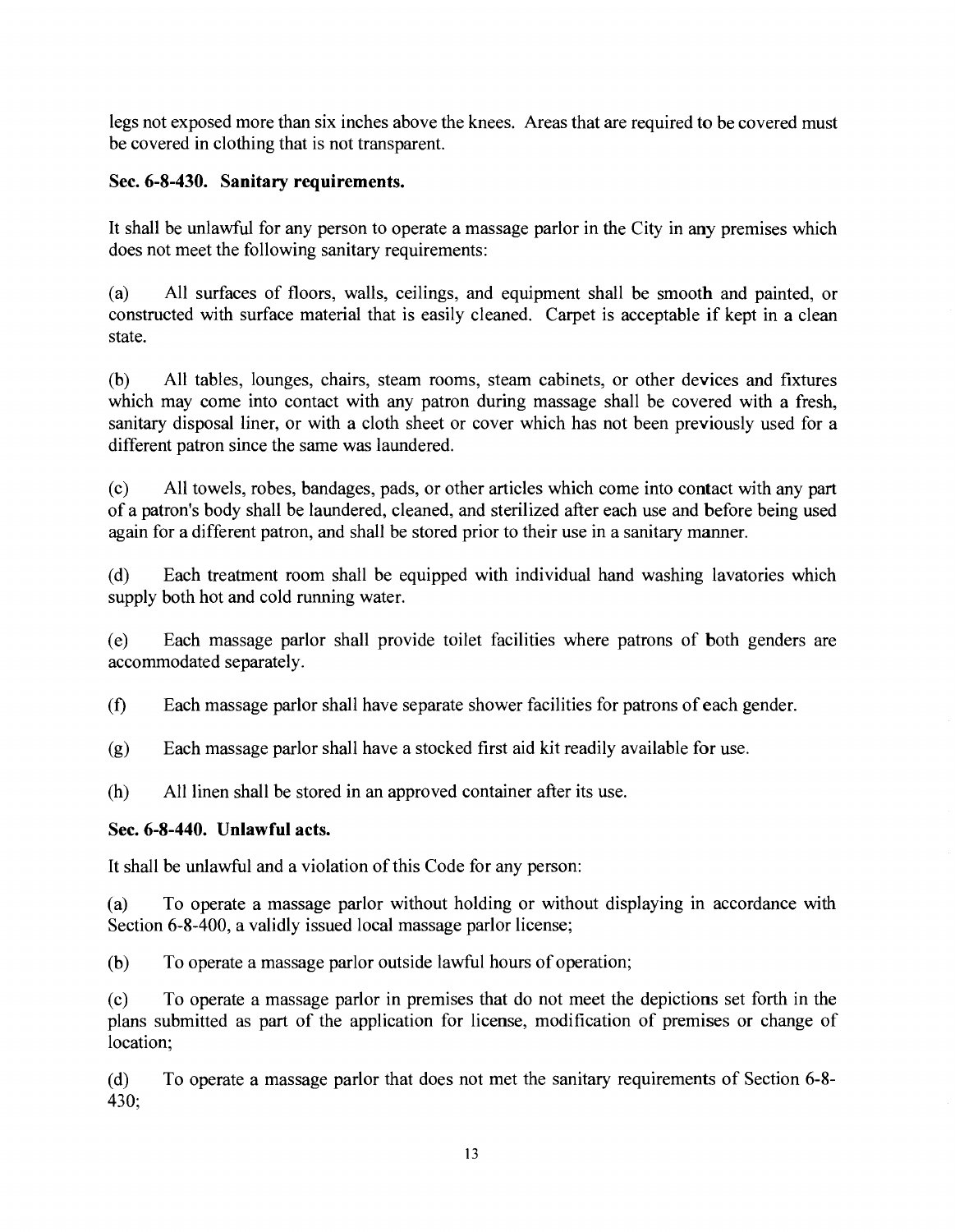(e) To allow any person to work in or upon the licensed premises of a massage parlor who does not have on their person or available for presentment identification as required by Section 6- 8-300;

 $(0)$  To allow any person to work in or upon the licensed premises of a massage parlor when in violation of the apparel requirements of Section 6-8-420;

(g) To allow the sale, giving, or procuring of any massage services to any person under the age of eighteen years, unless such person is accompanied by his parent or legal guardian, or the parent or legal guardian has provided and the massage parlor has on file, written authorization of the parent or legal guardian, or the person under the age of eighteen years has a physician's prescription for massage services;

(h) To permit any person under the age of eighteen years to be deliver massage in a massage parlor. If any person who, in fact, is not eighteen years of age exhibits a fraudulent proof of age, any action relying on such fraudulent proof of age shall not constitute grounds for the revocation or suspension of any license issued under this Article unless the person employing such person knew or should have known that said proof of age was fraudulent;

 $(i)$ To permit any narcotics, marijuana (as defined in Section 6-5-20 of this Code) or dangerous drugs on the licensed premises;

(1) To permit any fermented malt beverages, or malt, vinous, or spirituous liquors on the licensed premises unless a legally required liquor license has been issued;

(k) To administer a massage or permit any massage to be administered to a patron whose genitals, anus, or female breasts are exposed during the massage treatment;

(1) To intentionally touch or permit any other person to touch the genitals or anus of any other person while on the licensed premises;

(m) To operate a massage parlor while failing to display at all times in a prominent place on the licensed premises a printed card with a minimum height of fourteen inches and a width of eleven inches with each letter a minimum of one-half inch in height, which shall read as follows:

#### **WARNING**

### **IT IS ILLEGAL FOR ANY PERSON UNDER EIGHTEEN YEARS OF AGE TO BE IN OR UPON THESE PREMISES AT ANY TIME, UNLESS HE OR SHE IS ACCOMPANIED BY HIS OR HER PARENT OR HAS A PHYSICIAN'S PRESCRIPTION FOR MASSAGE SERVICES.**

**IT IS ILLEGAL FOR ANY PERSON TO ALLOW A PERSON UNDER EIGHTEEN YEARS OF AGE TO BE IN OR UPON THESE PREMISES AT ANY TIME, UNLESS HE OR SHE IS ACCOMPANIED BY HIS OR HER PARENT OR HAS A PHYSICIAN'S PRESCRIPTION FOR MASSAGE SERVICES.**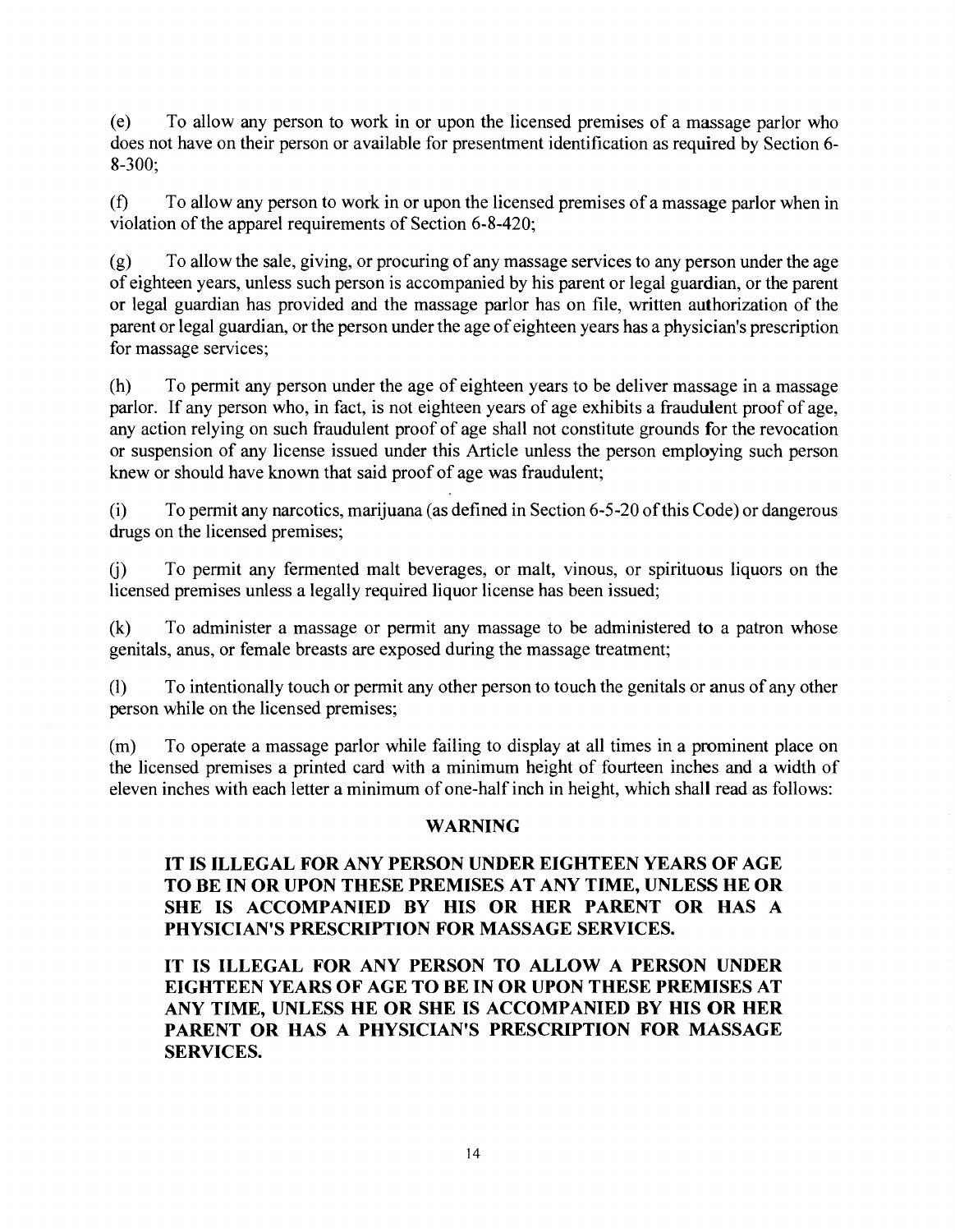## **PART 5 OF ARTICLE 3 OF TITLE 18, COLORADO REVISED STATUTES, PROHIBITS HUMAN TRAFFICKING AND ESTABLISHES CRIMINAL PENALTIES FOR OFFENDERS.**

## **FINES OR IMPRISONMENT MAY BE IMPOSED BY THE COURTS FOR VIOLATION OF THESE PROVISIONS UNDER ARTICLE 48.5 OF TITLE 12, COLORADO REVISED STATUTES.**

(n) To engage in, encourage, or request, or to permit any person to engage in, encourage, or request acts of masturbation or other sexual acts while on the licensed premises; and/or

(o) To interfere with or refuse to permit any inspection of the licensed premises by the City's Law Enforcement.

### **6-8-450. Powers of peace officers.**

Any peace officer while engaged in performing their duties and while acting under proper orders or regulations, shall have and exercise all the powers vested in peace officers of the State, including the power to arrest and the authority to issue summons for violations of the provisions of this Article.

### *Division 5 Investigations and Consent to Enter*

### **Sec. 6-8-500. Investigation; right of entry.**

Application for or acceptance of a license for a massage parlor business under the terms and provisions of this Article shall constitute a continuing consent to entry by any authorized Law Enforcement agent, any person, agency or entity authorized to enforce municipal law or any peace officer upon the licensee's or applicant's premises for the purpose of investigating the business at any time during the term of the license, during regular business hours or whenever the licensee, its employee or agent is upon the premises. Willful failure or refusal by a licensee, its agent, or employee to permit entry upon the premises by any authorized individual as provided herein, after presentation of credentials and demand for entry, is a violation of this Article and shall be grounds for revocation of the licensee's license.

#### *Division 6 Penalties and Remedies*

## **Sec. 6-8-600. Enforcement and fines.**

(a) Violation of any provision of this Article shall constitute a minor offense, may be enforced in the Municipal Court, and is punishable in accordance with the general penalty provisions of Section 1-4-10 of the Code.

(b) A licensee's noncompliance with any provision of this Article shall be cause for denial, suspension or revocation of the licensee's massage parlor license, or shall be cause for other enforcement provisions as otherwise apply to the licensee's license.

(c) Nothing herein contained shall prevent or restrict the City from taking such other lawful action in any court of competent jurisdiction as is necessary to prevent or remedy any violation or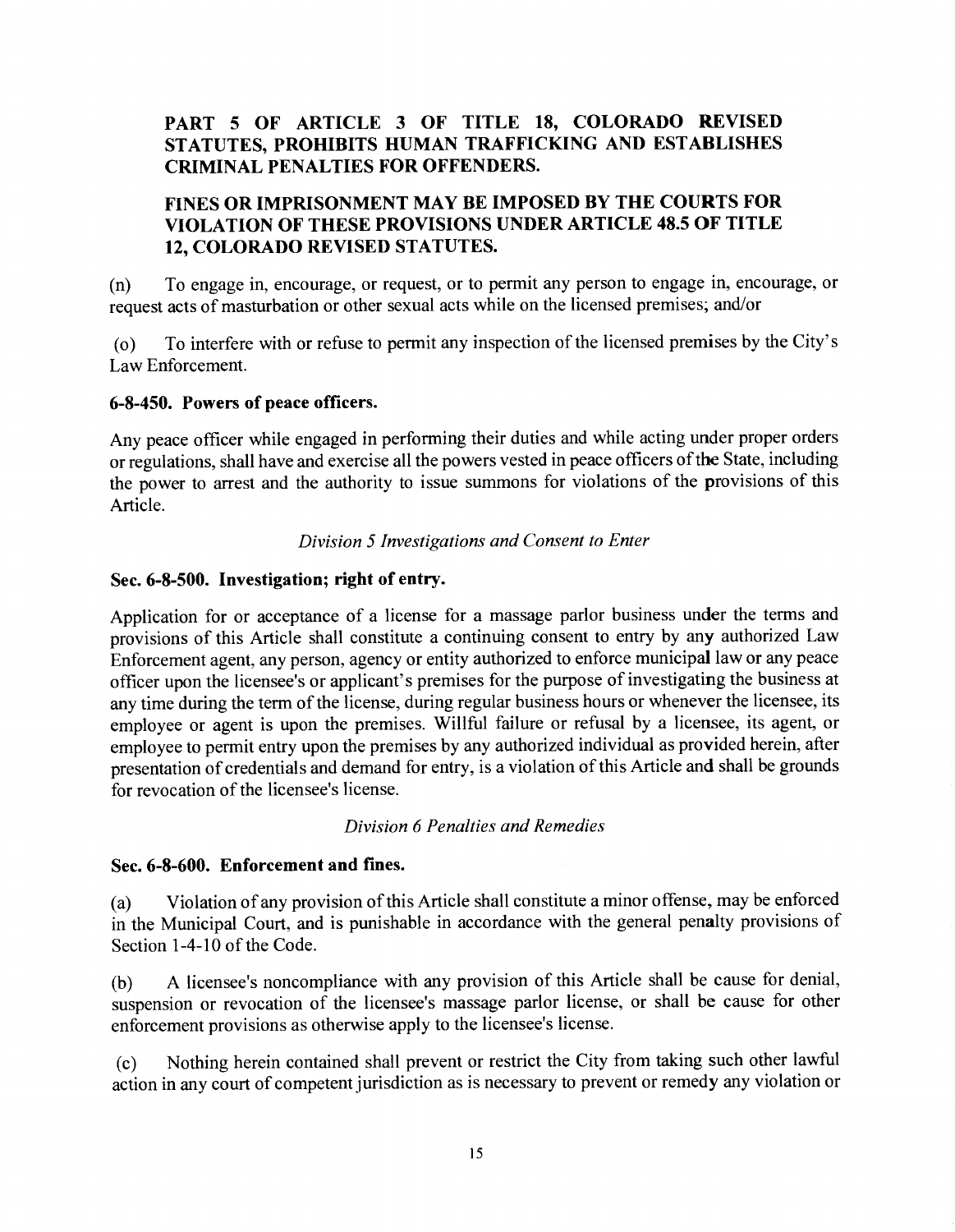noncompliance. Such other lawful actions shall include, but shall not be limited to, an equitable action for injunctive relief or an action at law for damages.

(d) All remedies and penalties provided for in this section shall be cumulative and independently available to the City, and the City shall be authorized to pursue any and all remedies set forth in this section to the full extent allowed by law.

(e) The penalties provided in this section shall not be affected by the penalties provided in any other section of this Article but shall be construed to be an addition to any other penalties.

**Section 2.** Application to Existing Massage Parlors. Any business operating as a massage parlor within the City as of the effective date of this Ordinance shall be granted a period of thirty (30) days from the effective date of this Ordinance to comply with all the requirements hereof.

**Section 3.** Severability. If any provision of this Ordinance, or the application of such provision to any person or circumstance, is for any reason held to be invalid, such invalidity shall not affect other provisions or applications of this Ordinance which can be given effect without the invalid provision or application, and to this end the provisions of this Ordinance are declared to be severable. The City Council hereby declares that it would have passed this Ordinance and each provision thereof, even though any one of the provisions might be declared unconstitutional or invalid. As used in this Section, the term *"provision"* means and includes any part, division, subdivision, section, subsection, sentence, clause or phrase; the term *"application"* means and includes an application of an ordinance or any part thereof, whether considered or construed alone or together with another ordinance or ordinances, or part thereof, of the City.

**Section 4. Codification Amendments.** The codifier of the City's Municipal Code, Colorado Code Publishing, is hereby authorized to make such numerical and formatting changes as may be necessary to incorporate the provisions of Section 1 of this Ordinance within the Centennial Municipal Code.

**Section 5.** Effective Date. Except as otherwise expressly provided herein, the provisions of this Ordinance shall become effective thirty (30) days after publication following final passage.

**Section 6.** Safety Clause. The City Council hereby finds, determines, and declares that this Ordinance is promulgated under the general police power of the City of Centennial, that it is promulgated for the health, safety, and welfare of the public, and that this Ordinance is necessary for the preservation of health and safety and for the protection of public convenience and welfare. The City Council further determines that the Ordinance bears a rational relation to the proper legislative object sought to be obtained.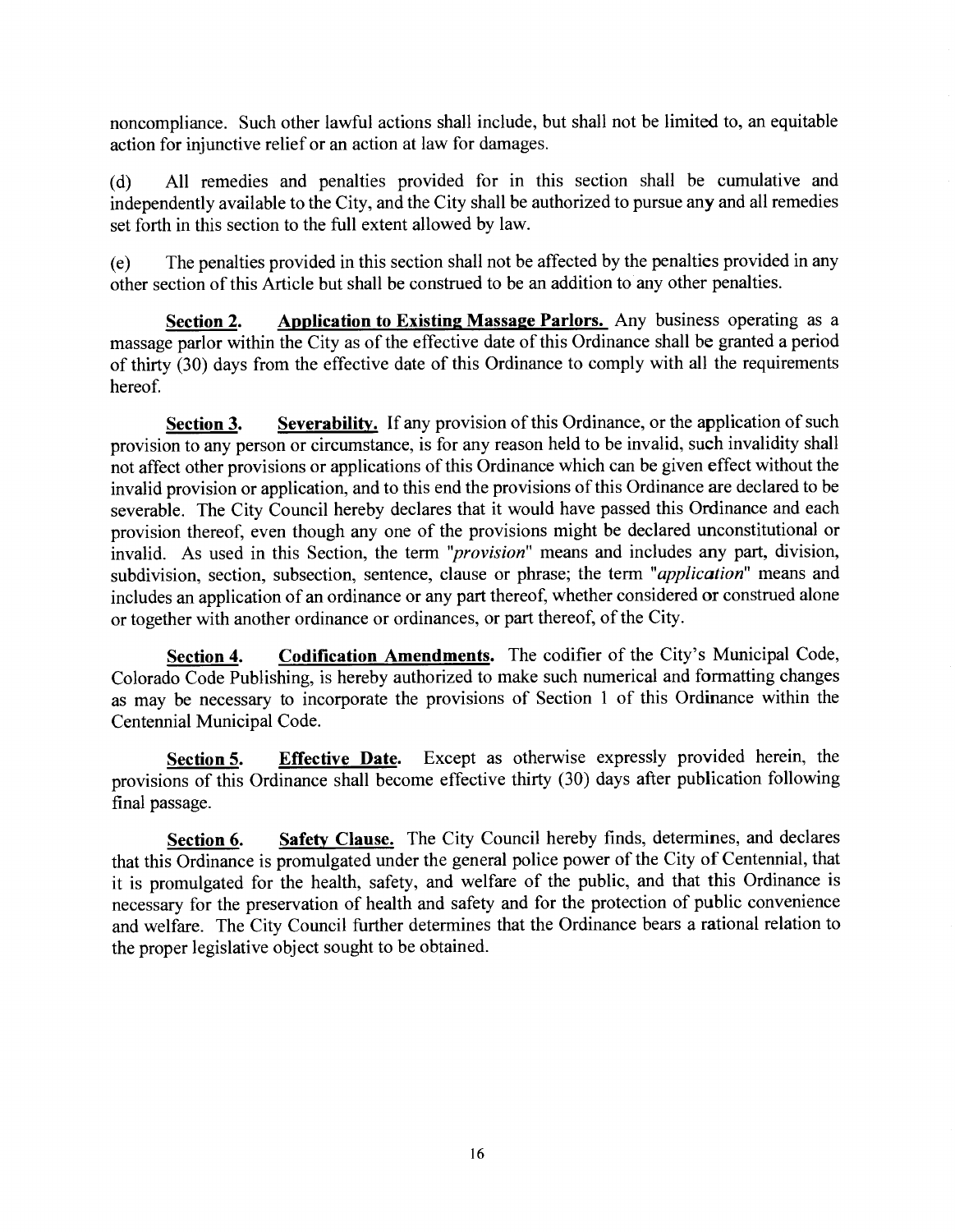### INTRODUCED, READ, AND ORDERED PUBLISHED BY THE CITY COUNCIL OF THE CITY OF CENTENNIAL, COLORADO, UPON A MOTION DULY MADE, SECONDED AND PASSED AT ITS REGULAR MEETING HELD ON THE *Z* DAY OF **March**, 2015.

CITY OF CENTENNIAL

By: Cathy A. Noon, Mayor

Approved as to Form:

*•ViA(// j* ,

For City Attorney's Office

I hereby certify that the above Ordinance was introduced to the City Council of the City of Centennial at its meeting of  $\frac{M_{\text{cutoff}}}{\sum}$ , 2015 and ordered published one time by title only in *The Villager* newspaper on **reason of 3000 minutes**, 2015, and in full on the City web site in accordance with Section 2-1-110 of the Municipal Code.

ATTEST:

SEAL

City Clerk or Deputy City Clerk

FINALLY ADOPTED, PASSED, APPROVED WITH AMENDMENTS, IF ANY, AND ORDERED PUBLISHED BY TITLE ONLY, IN *THE VILLAGER* NEWSPAPER AND IN FULL ON THE CITY WEB SITE IN ACCORDANCE WITH SECTION 2-1-110 OF THE MUNICIPAL CODE BY THE CITY COUNCIL OF THE CITY OF CENTENNIAL, COLORADO, UPON A MOTION DULY MADE, SECONDED AND PASSED AT ITS MEETING HELD ON THE  $94DAY$  OF  $M$  arch 2015, BY A VOTE OF  $8$  IN FAVOR AND  $\bigcirc$  AGAINST.

CITY OF CENTENNIAL

By: Cathy A. Noon, Mayor

I hereby certify that the above Ordinance was finally adopted by the City Council of the City of Centennial at its meeting of  $\frac{M_{\text{c}}}{2}$ , 2015, and ordered published by title only,